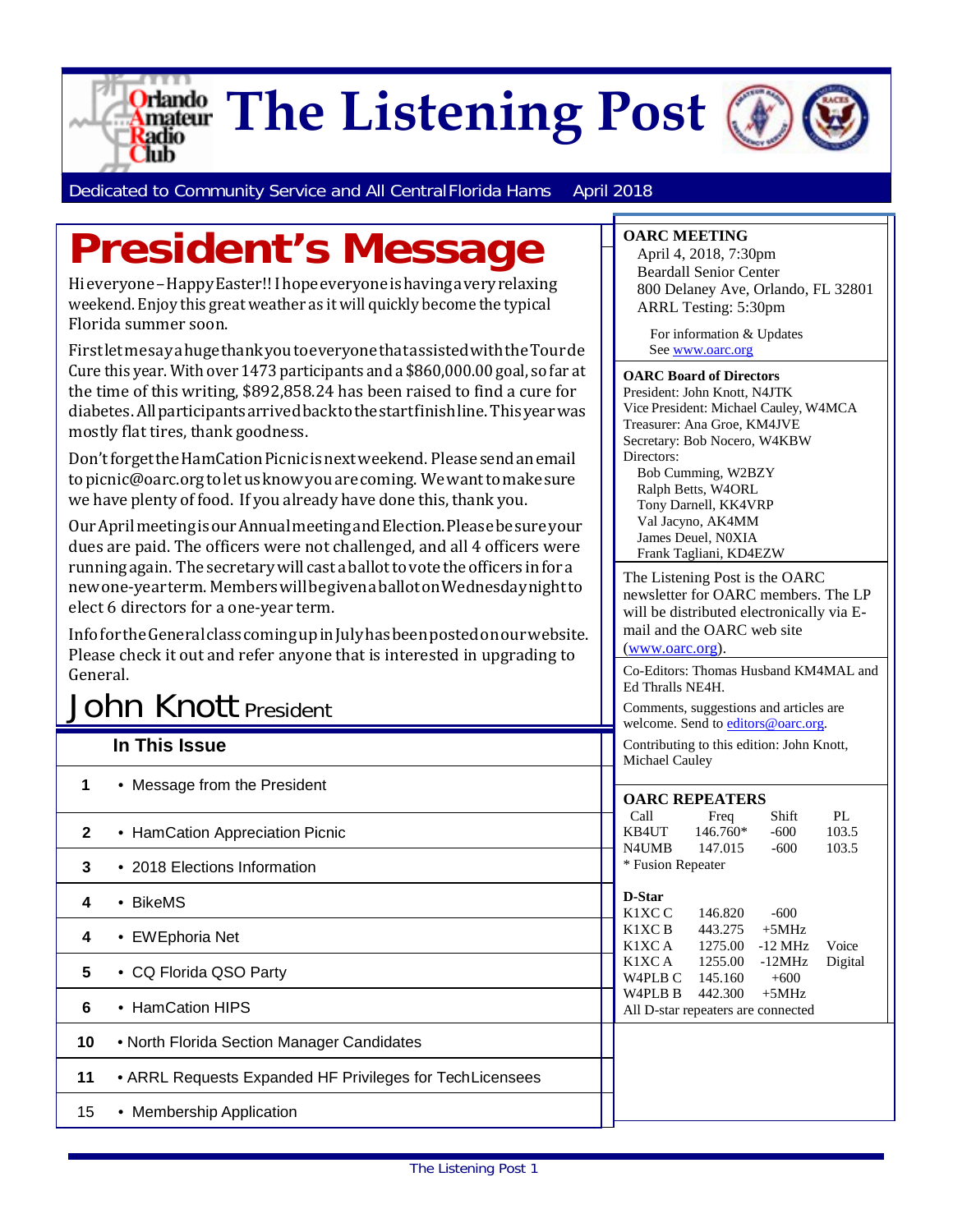

### HamCation Appreciation Picnic

When: April 7, 2018

Where: Bill Fredrick Park at TurkeyLake 3401 S. Hiawassee Road Orlando, Florida 32835 Pavilion #6

Time: 1:00pm

On behalf of the Orlando Amateur Radio Club and the HamCation Committee you are cordially invited to our annual HamCation volunteer appreciation picnic.

We thank you for your devoted time and efforts with helping make HamCation the Huge success it is. Your contribution has allowed us to continue to grow every year and make the show better every year. We will be having Hamburgers, Hotdogs, Veggie Burgers, Potato Salad, Beans and lots more. I promise you will not go away hungry. We will have some great prizes to give away.

Please RSVP to [picnic@oarc.org](mailto:picnic@oarc.org) by April 1

When you come thru the main gate follow the road to the right. Then follow the signs to Pavilion #6. On the map below follow the red road.

The Park Charges admission. When you get to the Main Gate tell them you are attending the HamCation Picnic and it will be free to get in. OARC is covering the fee for everyone.

### **HAM RADIO CLASS, APRIL 21-22**



Interested in becoming a Ham Radio Operator?Orange County ARES and Orlando Amateur Radio Club will be joining forces to host a Ham Radio Technician Class. Two day class with a test session immediately following. Visit either website to the right for more info.



### **2018 Elections Information**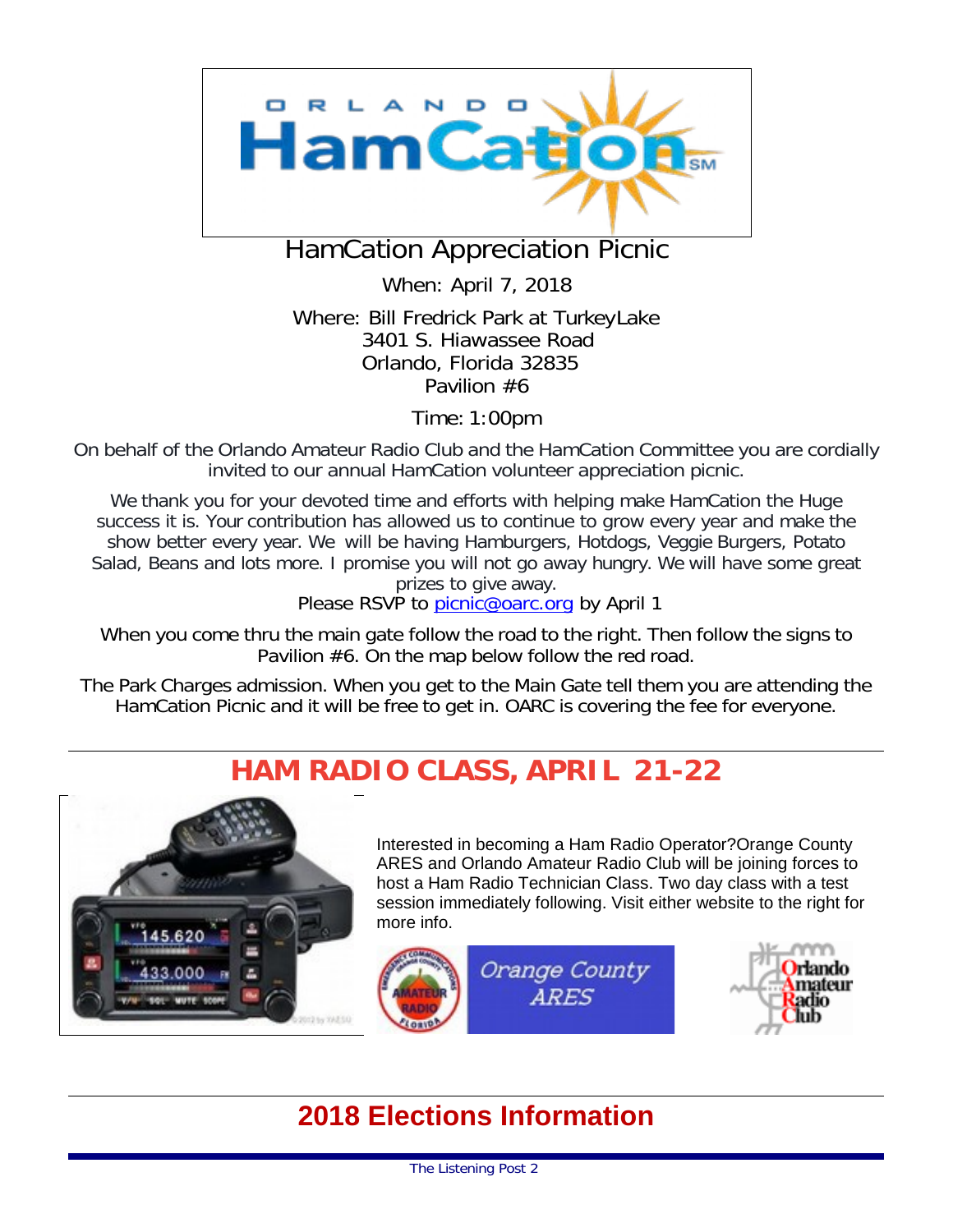It's that time of the year again. At the March 2018 General Meeting, we'll be accepting nominations from the memberships for the elections that will be held at the April 2018 Meeting. All Board positions are up for elections.

Election of Officers and Directors. The Nominating Committee shall submit a slate of nominees for Officers and Directors for consideration at the General Meeting preceding the Annual Meeting. Nominations may also be made from the floor at that same meeting. Questions regarding eligibility for election must be raised at the Board Meeting preceding the Annual Meeting. Nominees deemed not meeting qualifications as specified in ARTICLE IV, SECTION 2 as determined by a majority vote of the Board, shall be notified in writing prior to the Annual Meeting. The Secretary or designee shall prepare a ballot with the names of all qualified nominees. This ballot shall be distributed to all eligible voters at the Annual Meeting. Absentee ballots shall be available from the Secretary by individual request and must be returned before the Annual Meeting. The ballot shall be cast in secret and counted by members of the Nominating Committee not running for office. The election shall be decided by a plurality. Upon vote of the membership, the ballots may be immediately destroyed. Persons elected, shall assume their office at the close of thismeeting. **Duties:**

1. President. The President shall be responsible for the coordination and supervision of the work of the other Officers and any employees, agents, professional advisors, and consultants. The President shall appoint a Property Manager and a Repeater Manager each having duties as defined in ARTICLE VIII. He/she may sign, execute, and deliver on the name of the corporation all deeds, mortgages, bonds, contracts and other instruments when specifically authorized by the Board, except in cases where items are expressly delegated by these By-Laws or the Board to some other Officer or agent. He/she may perform such other duties as may be assigned by the agent. He/she may perform such other duties as may be assigned by the Board. Unless otherwise provided by the Board or these By-Laws, he/she shall preside, when present, at all meetings.

2. Vice President. The Vice President shall perform such duties as may be assigned by the Board or the President. In the absence of the President, or in the event of his/her death, inability or refusal to act, shall perform all duties of the President, and when so acting, shall have all of the powers of and be subject to all of the restrictions of the President as set forth in these By-Laws.

3. Secretary. The Secretary shall keep the minutes of all meetings, see that notices are duly given as required by law or these By-Laws, and be the custodian of the Corporate records. He/She shall see that the books, reports, statements and all other documents and records required by law are properly kept and filed and kept available to the Board on request

4. Treasurer. The Treasurer shall have charge and custody of and be responsible for all funds, securities, notes, contracts, deeds, and other indices of title and valuable assets of the Corporation. He/She shall re ceive and give receipt for moneys payable to the Corporation and deposit all moneys in such depositories as shall be selected by the Board. He/She shall cause such funds to be dispersed by check or draft, signed as the Board may require, and be responsible for the accuracy of the amounts of, and cause to be pre served proper vouchers for, all moneys dispersed. He/She shall have the right to require from time to time reports or statements giving such information as he/she may require with respect to any and all financial transactions of the Corporation. He/She shall keep or cause to be kept at such place as the Board shall designate, correct records of the moneys, business and transactions of the Corporation, and exhibit them to any Officer or Director. He/She shall render to the Board, whenever requested, an account of the financial condition of the Corporation and of all of his/her transactions as treasurer, and, as soon as may be possible after the close of the fiscal year, make and submit to the Board a like report for such fiscal year, and lay before each Annual Meeting, the financial statements of the Corporation. The Treasurer is to be bonded at Club expense.

Annual Meeting. The Annual Meeting of the members of the corporation shall be held in the month of April in each year at such time and place as shall be stated in the notice of the meeting. The purpose of the Annual Meeting is the election of the Officers and Directors of the Corporation, and for other purposes as determined by the Board.

#### **Bob Nocero, W4KBW**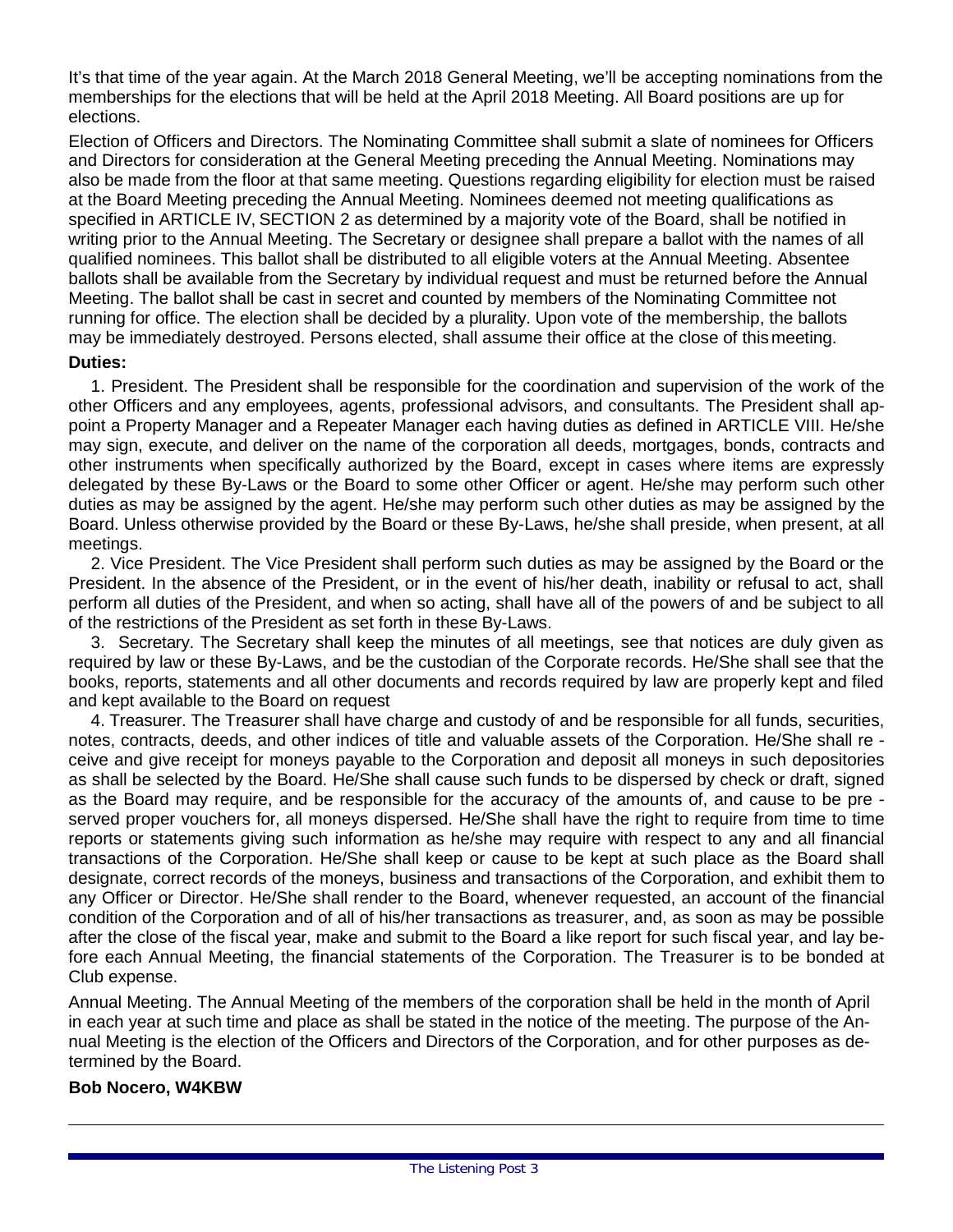### **BikeMS**

Coming up on Saturday May 5 and Sunday May 6, 2018 The BikeMS Citrus Tour will commence. This is a charity bicycle ride for the Multiple Sclerosis Society.

The event on Saturday begins very early at Fantasy of Flight in Polk County. There are multiple routes the all end at the Omni Resort in Champions Gate.

There is a need for Rest Stop Operators, SAG units, ROVERS, GREENWAY Drivers, and more.

If you are interested in this event and would like to more information, contact John Knott or Michael Cauley.

If you would like to go ahead and signup, go to:<http://www.citrustour.org/>

### **EWEphoria Net on REF037-C**

While attending Hamcation 2018, I ran across a female person dressed in what I thought was a bunny suit. Being concerned about heat exhaustion (it was hot that Saturday), I enquired if she was okay. That question appeared to already be on her mind and she was planning to leave and change. This left me with her companion to answer questions.

I met Bob Stille, KC8MLB and his wife, Carol, W8EWE. Carol was the one dressed as a sheep. Those ears had me fooled for the wrongly depicted furry animal. Bob and Carol are promoting a weekly net called the EWEphoria D-STAR Net conducted every Monday at 8:00 pm on Reflector 037–C. You can go to this Videos By Mike, YouTube and look at the promo Carol did for EWEphoria around the 7 minute -11 second mark, at https[://www.youtube.com/watch?v=vvDlVm73N-o .](http://www.youtube.com/watch?v=vvDlVm73N-o)

Reflector 037 is sponsored by the OARC and both the Orlando and Sanford D-STAR vhf repeaters are connected to REF037-C, 24/7. Other repeaters in central Florida connect to 37-C, which includes Marion County where the EWEphoria Radio Club is located.

For those that have D-STAR, tune in and see if the EWEphoria net leaves you with "a feeling or state of intense excitement and happiness!" Their enthusiasm clearly showed at Hamcation.

73,

James, N0XIA

### **EWEphoria D-STAR Net**

EWEphoria: A feeling or state of intense excitement and happiness!

The purpose of the EWEphoria Radio Club is to support amateur radio operators in Marion County and most importantly to have fun.

Membership is free! An Amateur License is not a requirement for membership in the club, nor is attendance at meetings.

The club's activities focus on educating and increasing the proficiency of its members in the science of radio communication and electronic technology, and to form a nucleus of communication personnel and equipment in case of emergency need.

If you think you have some interest in ham radio but would like to learn more or if you are a local ham operator looking for a great group of people to socialize with, we encourage you to come and join us. Everyone is welcome!!!

The club operates the K1EWE repeater covering Southern Marion County and the Villages on a frequency of 443.725 with a P L Tone of 123.0.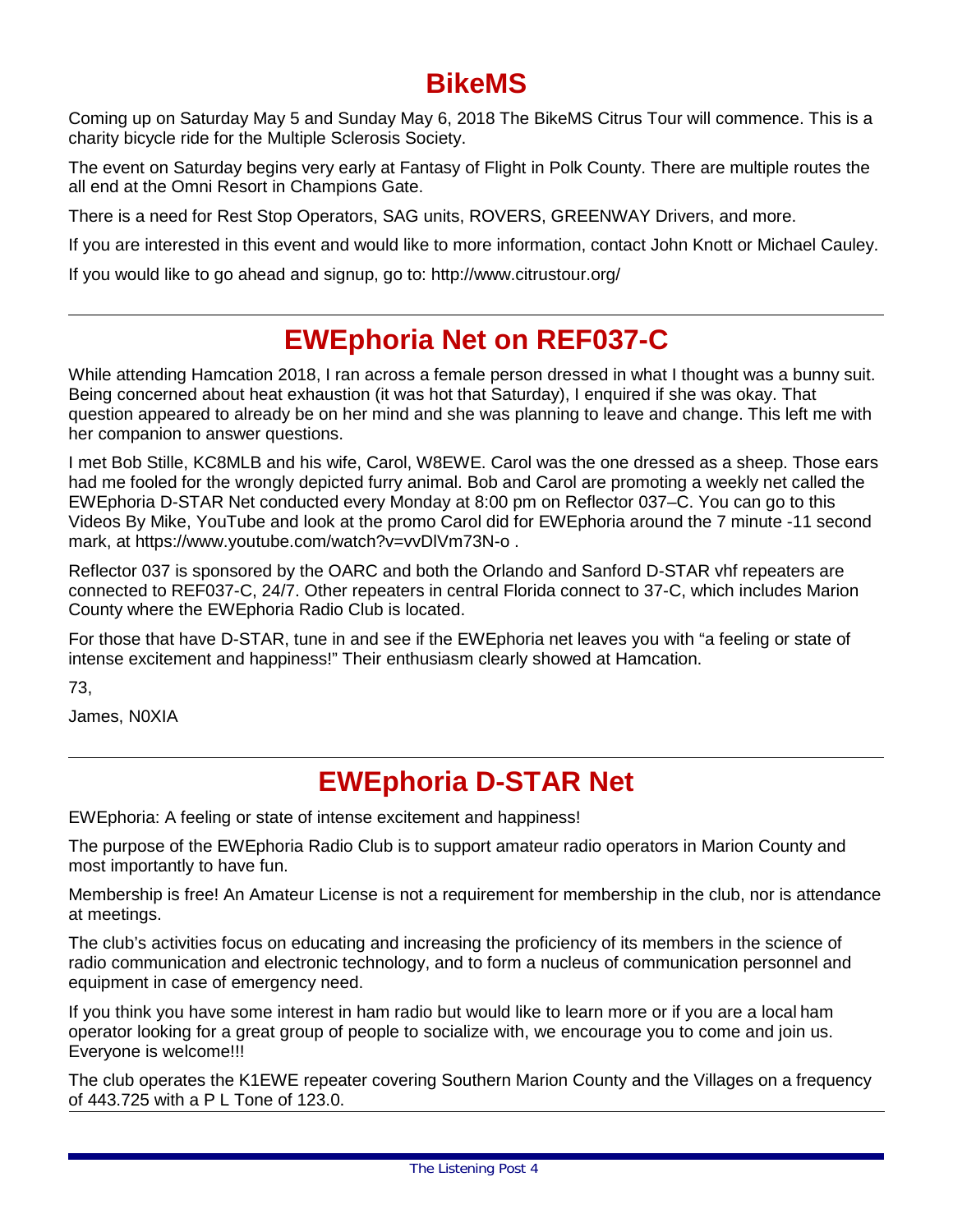If you would like more information, please come to a meeting the first Saturday of each month at 1pm in the Crest Club\*, or email Bob Stille at [kc8mlb@gmail.com](mailto:kc8mlb@gmail.com)

\*March and April meetings will be backstage at the Community Center!

The club operates the EWEphoria D-STAR Net

Monday at 8:00 pm (01:00 UTC) on Reflector 037C

# **CQ Florida QSO Party**

#### Hello Friends

The **2018 Florida QSO Party** will soon be here and; we sure hope you'll join us. All 67 counties will be active.

Please check out the details at our **Web Site:** [http://www. floridaqsoparty.org/](http://www.floridaqsoparty.org/)

#### **The Florida QSO Party**

Object: Everyone works Florida, Florida works Everyone Activate and work ALL Florida counties Have as much FUN as possible!

#### When: **April 28 & 29, 2018**

Two ten hour operating periods, with a ten hour break: Saturday, April 28 1600Z (Noon EDT) - 0159Z (9:59 PM EDT) Sunday, April 29 1200Z (8 AM EDT) - 2159Z (5:59 PM EDT) 20 Hours total

Exchange: RST and County (Florida stations) RST and QTH (State, Province or Country for non-FL)

Where: 10, 15, 20 and 40 Meters CW : 28.035, 21.035, 14.035, 7.035 MHz SSB: 28.485, 21.335, 14.260, 7.195 MHz (Approximate center frequencies; lots of activity spreads out from there!)

At least 15 Mobile stations will be on and most can be found here: **CW: 7.025-7.035, 14.040-14.050, 21.040-21.050, 28.040-28.050 MHz SSB: 7.230-7.240, 14.265-14.275 MHz**

*If you are not mobile, \*please\* refrain from calling CQ in these windows.*

Categories: Single Op, Multi Op, Multi-Multi, Mobile, Technician and School. Three power levels: QRP, Low, and High Power. Use CW, SSB or both.

#### 21st Anniversary Special Event Award- 2018 FQP Spelling Bee!

Less than a week after the end of the 2016 FQP, Ron Wetjen WD4AHZ, who had been a 10+ year FCG officer and prolific FQP operator, lost a courageous battle with cancer. We dedicate our 2018 FQP Spelling Bee to Ron's memory. We will have a total of 18 1x1s stations, 2 per letter, to spell **WD FOUR AHZ.**

Contact at least 9 of these 1x1 stations whose suffixes spell "**WD FOUR AHZ**" to earn this award.

The callsigns and hosts are - TBA soon!

These stations will be on both modes full-time and should be very accessible. QSL these 1x1 calls active in FQP via W4AS direct or via bureau.

Prizes: Beautiful color Certificates for top participants Plaques for top finishing entrants.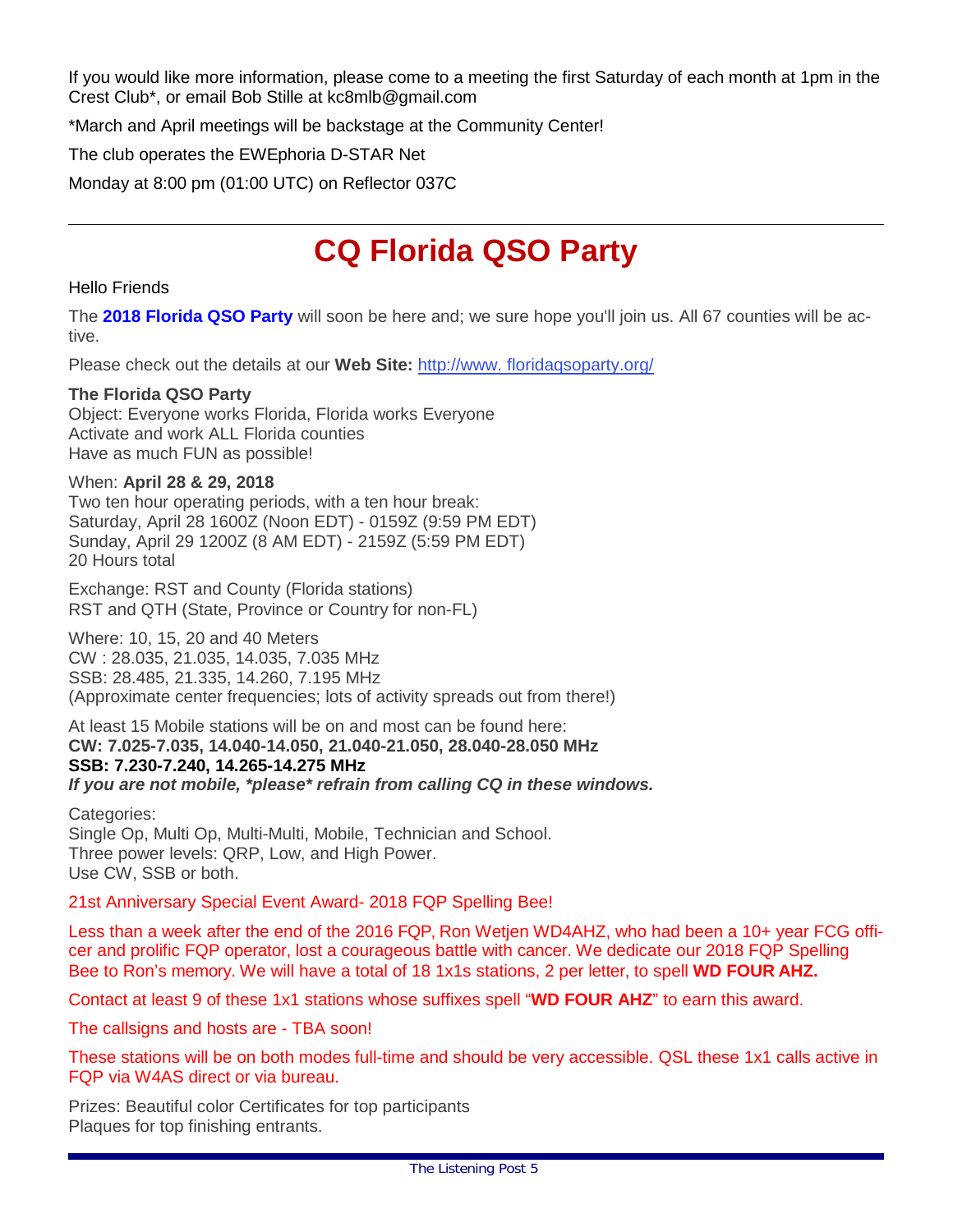**Web Site:** [http://www. floridaqsoparty.org/](http://www.floridaqsoparty.org/) Detailed rules, mobile routes, past results, plaques, county maps and much more!

### *ACTION REQUIRED!!!*

**Florida Stations of all types** – *please go to the FQP website and register your fixed, mobile, rover and 1x1 Spelling Bee operations; just click on the "Counties" link and then the Activation Forms to get started – thanks!* **THE FQP ACTIVATION FORMS ARE NOW UP AND RUNNING**

Logs to [logs@floridaqsoparty.org](mailto:logs@floridaqsoparty.org) or via US mail to: Florida QSO Party, c/o Ron Harps, K8NZ, 1997 Willow Glen Ln Columbus, OH 43229-1550.

Any questions or feedback? Please feel free to reply to my e-mail: [cqdenx4n@gmail.com](mailto:cqdenx4n@gmail.com)

THANK YOU in advance for making the 2018 FQP another terrific event!

73,

Chris, NX4N, on behalf of: Chris, WF3C and Dan, K1TO – President and Past President Florida Contest Group, proud sponsors of the FQP since 1998

### **Hamcation HIPS**

When I was cleaning the HIPS shelters and putting in chairs on the first Friday morning of Hamcation 2018, I observed several groups taking notes and pictures of the shelters. One group told me they were collecting data as a possible concept to employ back home with their public safety groups. Being the forums chairperson for Hamcation 2018, I thought I would take the time to explain the three portable shelter buildings that were constructed at the Lakeside Pavilion to house presentations given Saturday, February 10.

Since 2013, the State Medical Response Team (SMRT) has provided Orange County ARES, OARC and Hamcation with the opportunity to use inflatable portable shelters for previous Field Days and Hamcations. Deploying them has not only been an asset, but good training for hams to learn how to put them up and take them down. The name HIPS, as seen on forums schedules, stands for Hamcation Inflatable Portable Shelter. They are manufactured by Zumro, Inc. You can visit Zumro's website for the various models and applications at<https://zumro.com/> .



Hamcation uses three HIPS units. Once on site, it only takes four people to set up although more is better.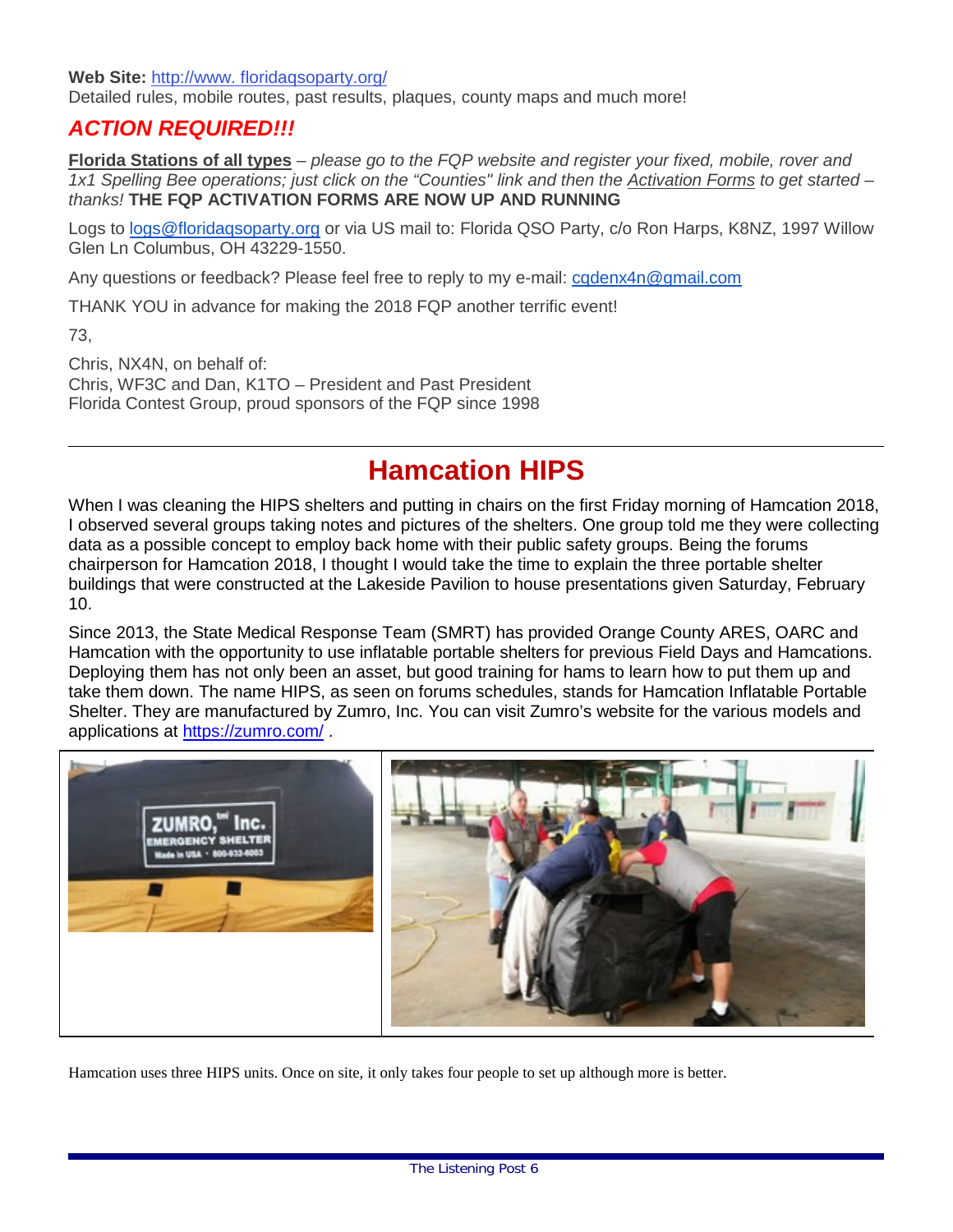

Once the shelter is "out of the bag", you really only need one person to run the pump that inflates it.



It does not take long . . . for HIPS to inflate.



Once the pillars are pressurized and the shelter is secured so the wind will not make it airborne, it is ready for use. Two up and one more to go for Hamcation.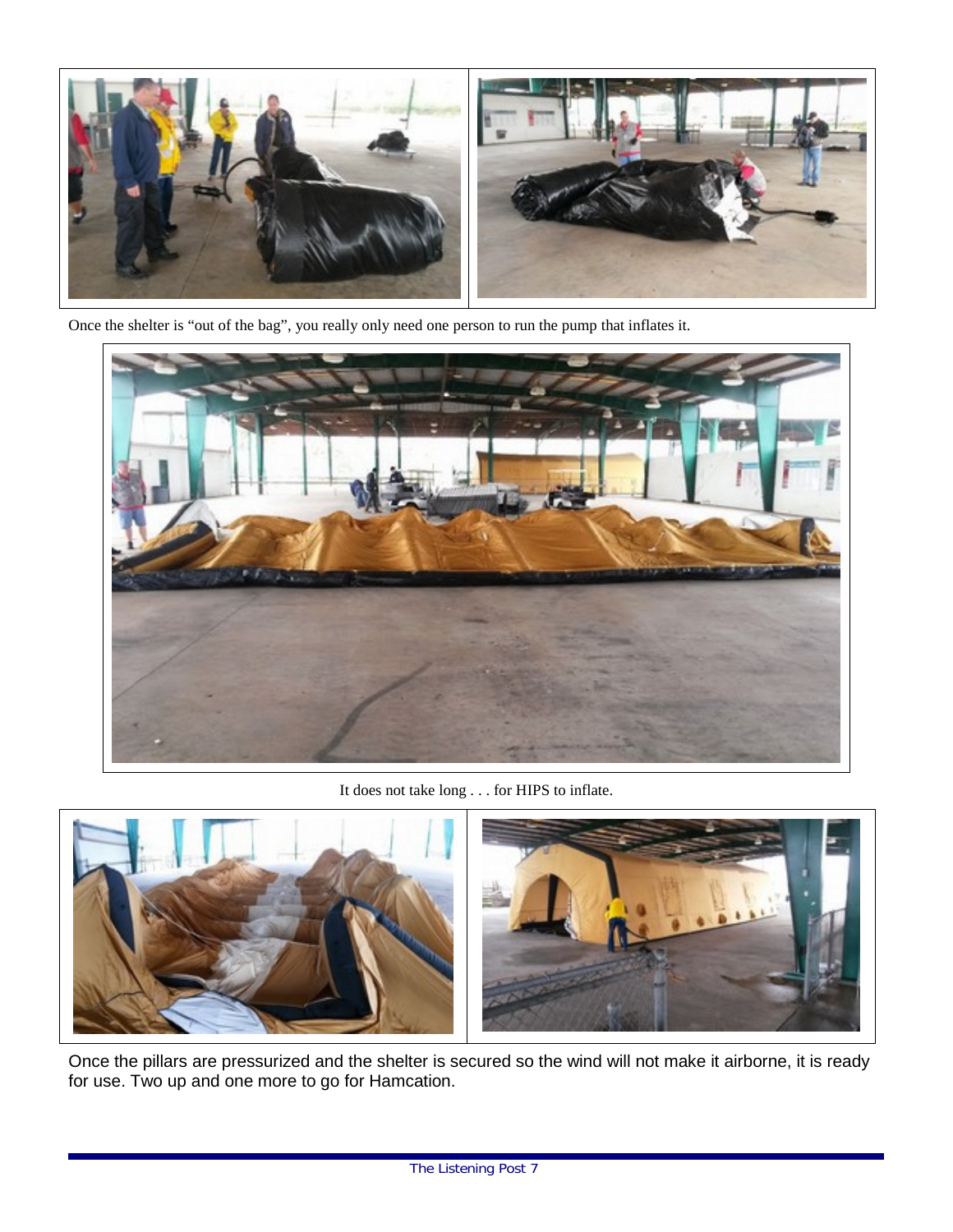

#### Number three almost done.

What I don't have are pictures on the manpower that was needed to take them down after Hamcation. The shelters need to be pumped out, folded and rolled up. This is where eight people are good to have. It takes at least six to get it lifted back on to the rolling platform they came off of. What I do have are pictures when the shelters were deployed for Field Day 2013.



Due to it being summer, the AC units were deployed to keep the operators cool.

You can see the inside with Field Day 2013 in full swing.



Field Day 2013 inside the shelters at night.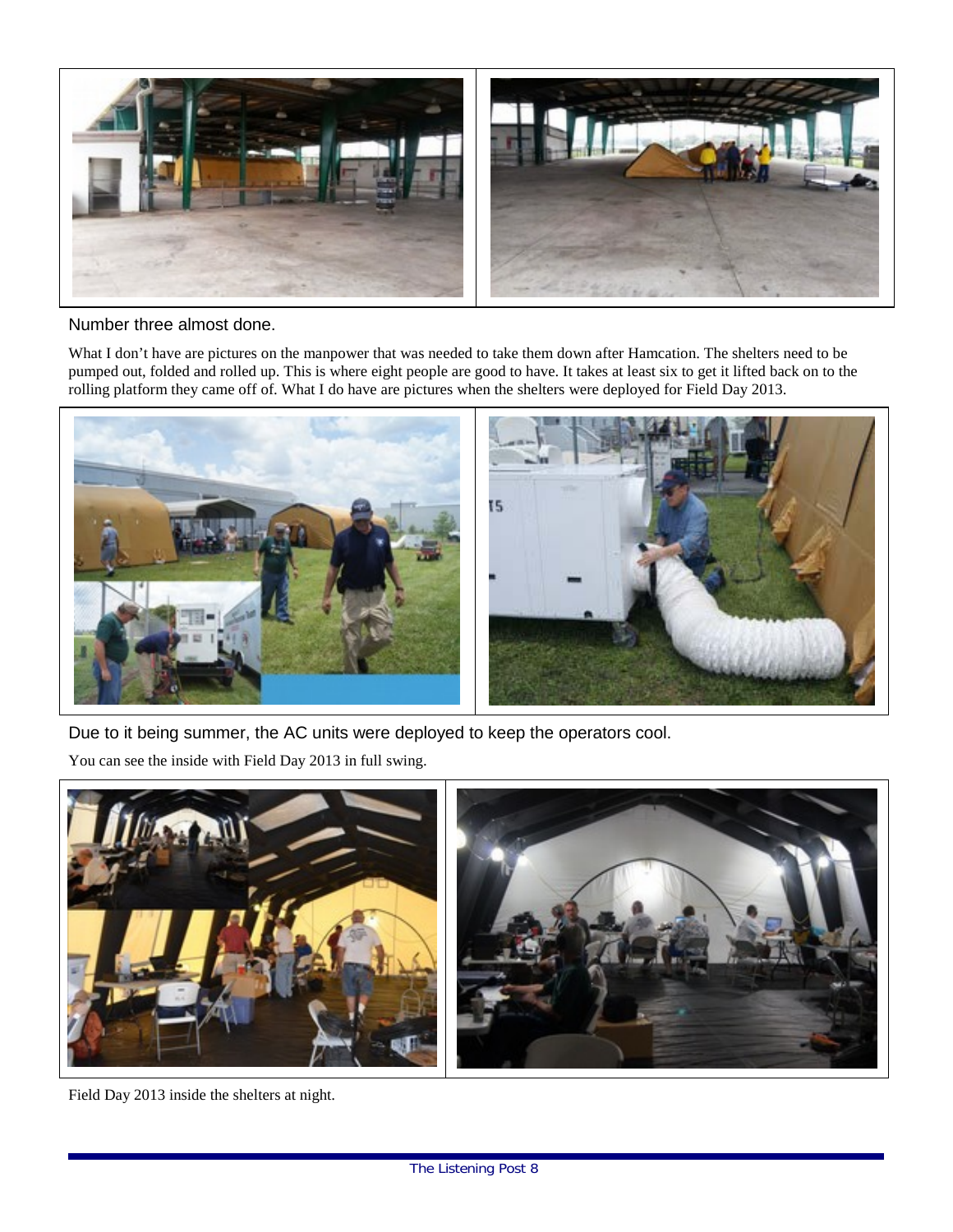

With so much equipment in use, a lot of help was needed to pack up and put it all away.



The more able bodies the merrier!

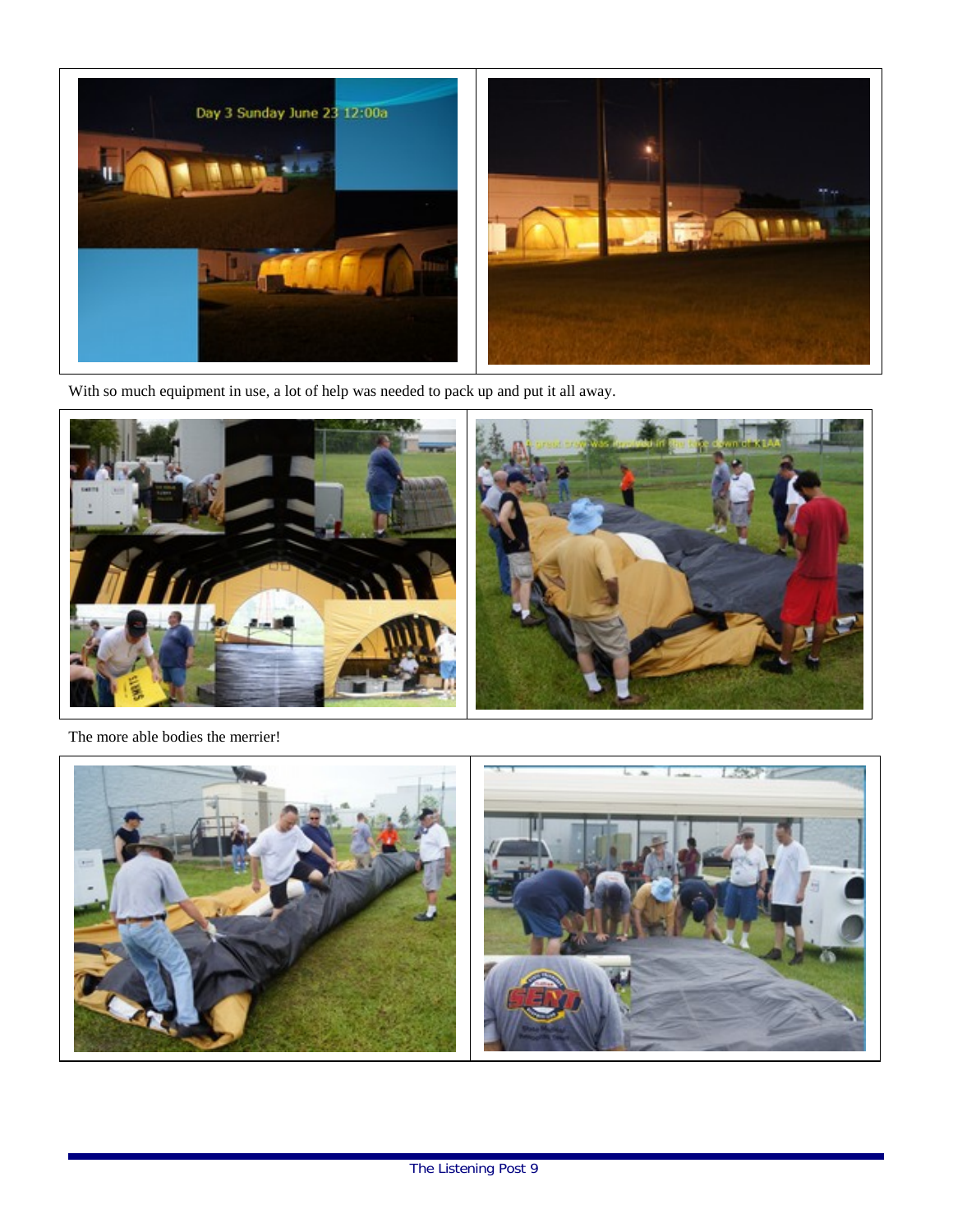

Sometimes they need to be redone, dried out and re-rolled at the warehouse.

Emergency portable shelters are a great asset that has many uses as demonstrated at Hamcation and previous field days. Our thanks go out to the State Medical Response Team for the opportunity to use them and experience the importance of teamwork dealing with deployment.

My thanks to all the volunteers providing their time to supporting Hamcation in various aspects of the event including making the forums possible. It really takes a village (of hams).

73

James Deuel, N0XIA Pictures provided by: Bob Nocero, W4KBW Peter Meijers, AI4KM Stanly Haimes, W3WK

## **North Florida Section Manager Candidate** Kevin Bess, KK4BFN

#### Greetings!

My name is Kevin Bess, KK4BFN, and I am requesting your vote for NFL Section Manager. A little about myself, I have lived in Volusia County since 1988; first licensed March of 2011, now an Extra. I am a member of the Daytona Beach CERT Amateur Radio Team, Daytona Beach Amateur Radio Association, Volusia ARES, a VE, OO, and a member of Florida Contest Group.

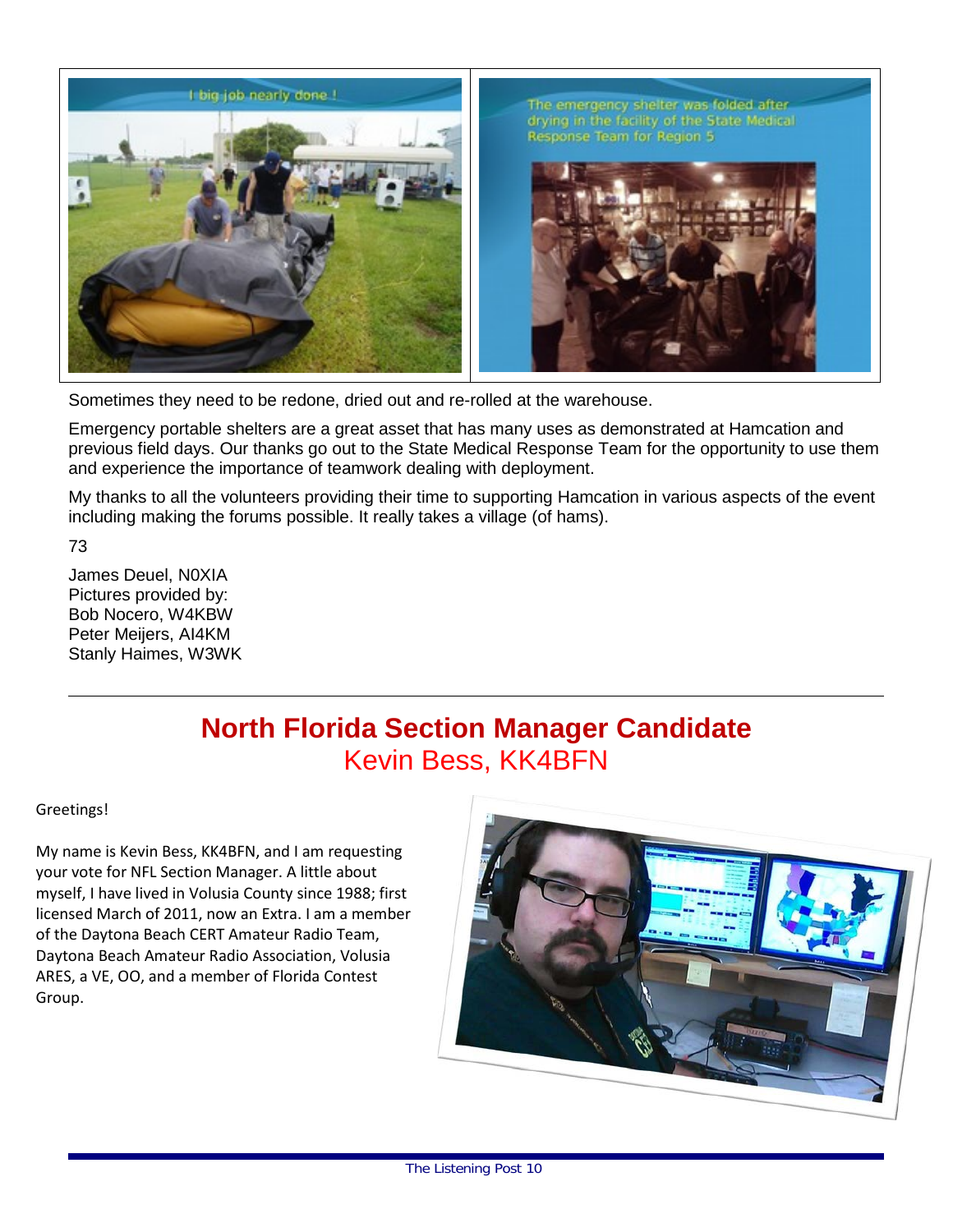Employed in a job that sends me all over North and Central Florida, this gives me an excellent opportunity to experience different nets, operate on many repeaters, and meet with many other amateurs. I primarily operate voice, but do digital work and a little CW.

Being a project manager for my company, I bring all the experience that comes with the position, including managing others (including co-workers and sub-contractors), working under pressure, handling dead-lines, and communication skills. Also, in my job, I am often required to pass background checks, including Level 2, Jessica Lundsford Act, GSA, law enforcement, and others.

I am running for Section Manager because I believe in the concept of "If it is not broken, then don't fix it." Our incumbent SM, Steve Szabo, WB4OMM, has taught me a lot about the many diverse aspects of Amateur Radio and how to treat folks with respect and dignity – and to include EVERYBODY, EVERYWHERE – regardless of what part of the hobby they have interest in and regardless of where they live. His high visibility, common sense outlook, and easy to reach personality is one of the main reasons why I am running for SM.

I think the work that he has done for our hobby and section should be continued and I would dedicate my efforts in that same direction. One of the important things he has taught me is that EVERYONE COUNTS! Everyone! I want to see that everyone's voice is heard. I want to see more young people involved, those folks who are inactive get interested again, clubs flourish, EmComm grow and continue a "professional, and reachable image". Plus, Steve has assured me he will be available to guide me in my efforts as a new SM.

Let's keep it going – positive and EVERYONE COUNTS! Ballots will be mailed April 1st, and new term be-gins on July1, 2018. 73 and Thank you - I hope I have earned your vote! Kevin Bess KK4BFN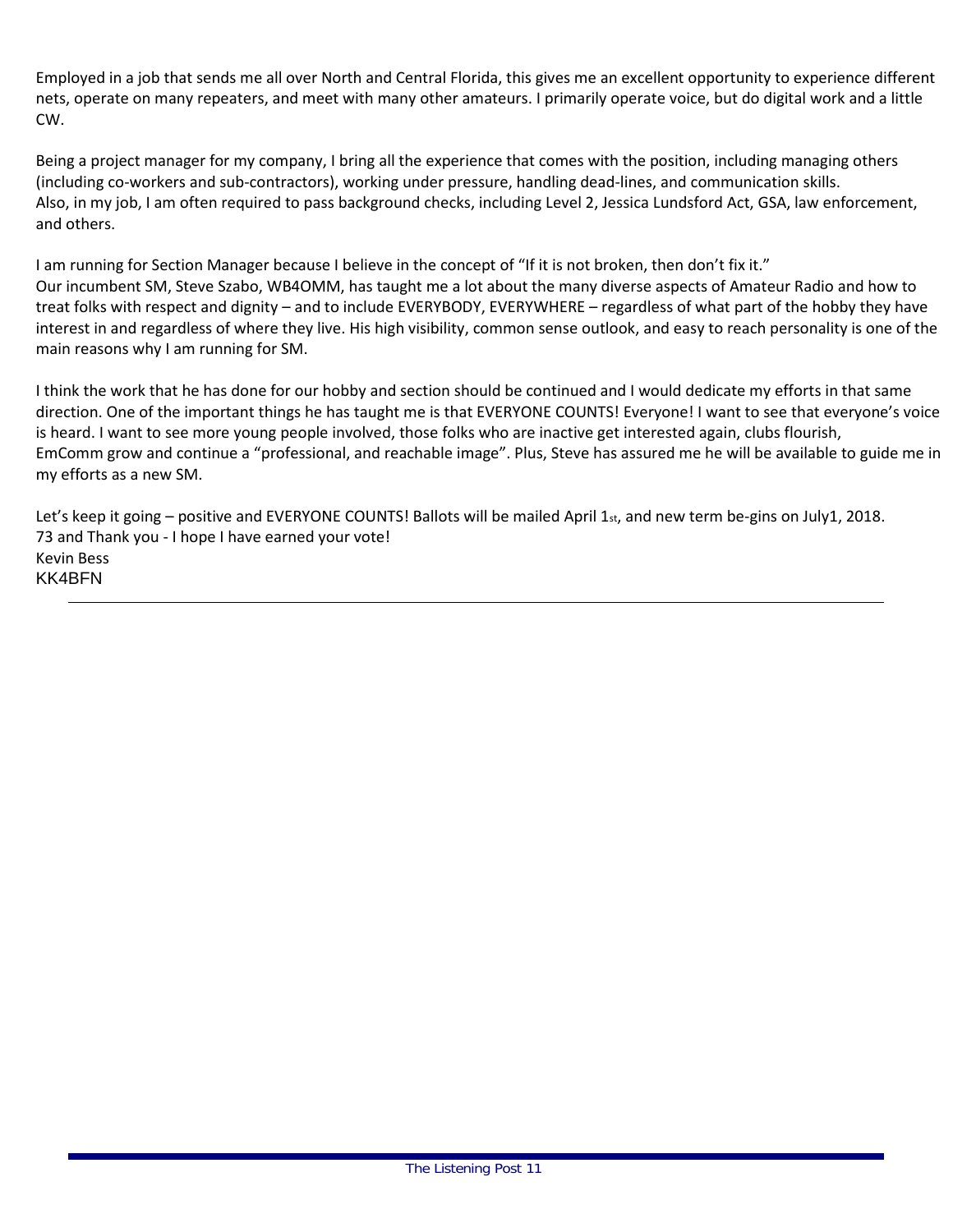### **Northern Florida Section Manager Candidate** Scott Roberts, KK4ECR

By way of introduction, my name is Scott Roberts and I am running for the ARRL North Florida Section Manager. I write to ask your favor in sharing this email with your amateur radio group or organization, either by forwarding or reading at your next meeting.

I believe that the future of amateur radio is bright. Exciting opportunities, changes and challenges for us to continue enjoying the hobby and contributing to society. This is evident in the growth of our Amateur Radio Emergency Service organizations here in Clay county, doubling membership and attendance in meetings and nets, responding during hurricanes Hermine, Matthew and Irma, providing communication support for the county emergency operations center and each shelter. I have seen firsthand the contribution amateur radio makes to society in my role as liaison to the emergency operations center, coordinating deployments during all three hurricanes. My role as section public information officer has allowed me to promote amateur radio through various television and print public interest stories.

As the North Florida Section Manager, I will scale-up Clay county's' success to the section through a three-pronged philosophy, embracing the challenges and changes facing amateur radio and its role in local communities…

First, by building supportive relationships between ARRL associated organizations, between those organizations and their civic leaders, and between individual amateur radio operators.

Second, through proven education programs utilized in Clay county as a model that will assist counties throughout the section recruit and equip amateur radio operators to experience the joy of amateur radio and the satisfaction of serving their communities. This includes opportunities for both adult training and strategic youth education in schools, Scouting, and other organizations, assuring strength in amateur radio for decades to come.

Finally, through recruiting, training, and standing-ready a group of amateur radio operators to respond to disasters. The lesson of hurricane Maria in Puerto Rico is clear that a group of operators, similarly vetted, trained and led is necessary to respond to the threat of regional destruction. It is imperative that a team of capable operators, trained in a wide range of skills, be ready to deploy to affected areas.

Again, thank you for your time in reading this email and for your thoughtful consideration of voting for me in the upcoming section manager election.

73,

Scott Roberts, KK4ECR Clay County ARES AEC / PIO NFL Section PIC (904) 759-7812 [kk4ecr@gmail.com](mailto:kk4ecr@gmail.com) 73, Brian N9ADG

### ARRL Requests Expanded HF Privileges for Tech Licensees (Source: The ARRL Letter for March 1, 2018)

ARRL has asked the FCC to expand HF privileges for Technician licensees to include limited phone privileges on 75, 40, and 15 meters, plus RTTY and digital mode privileges on 80, 40, 15, and 10 meters. The FCC has not yet invited public comment on the proposals, which stem from recommendations put forth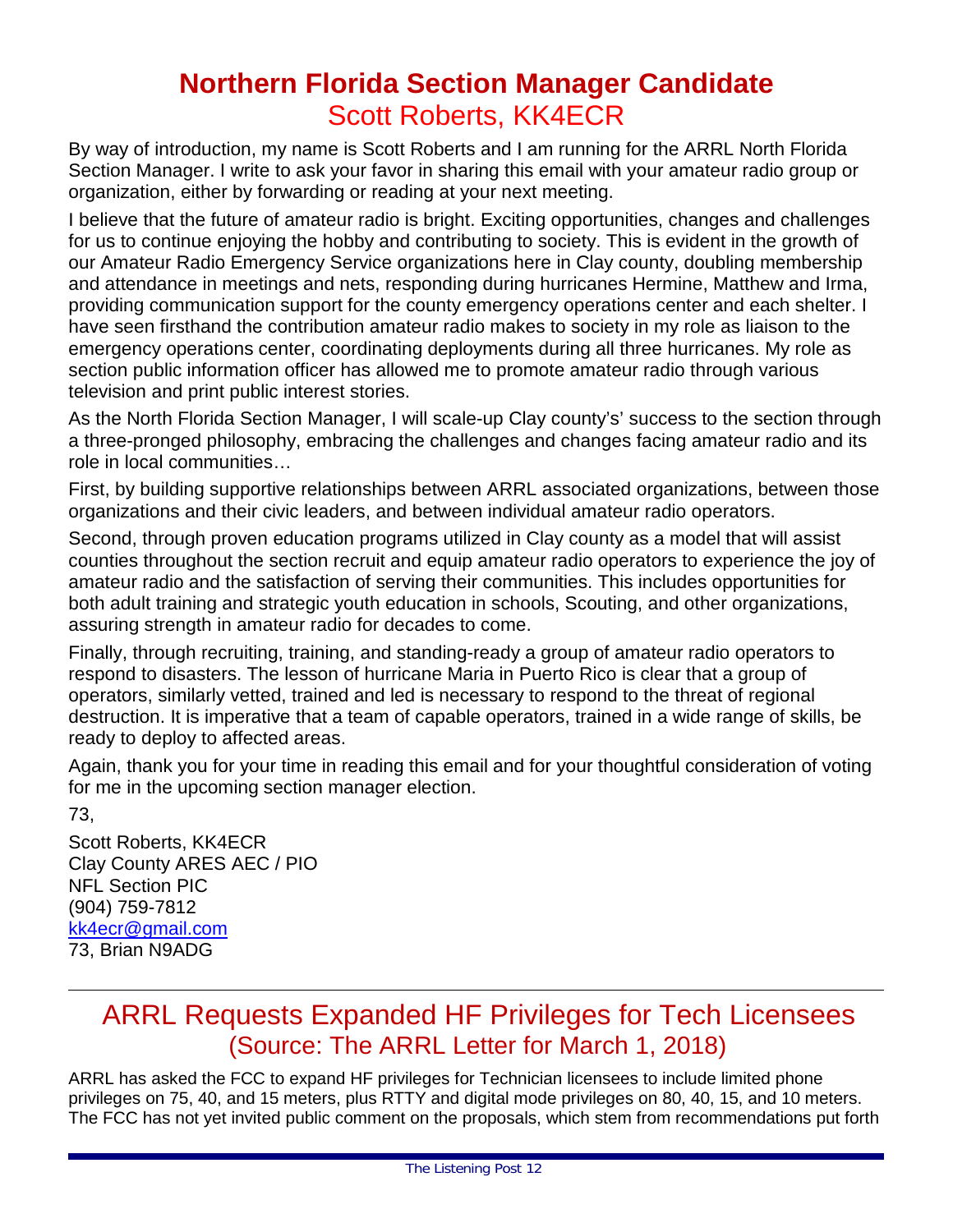by the ARRL Board of Directors' Entry-Level License Committee, which explored various initiatives and gauged member opinions in 2016 and 2017.



"This action will enhance the available license operating privileges in what has become the principal entry-level license class in the Amateur Service," ARRL said in its *[Petition](http://www.arrl.org/files/media/News/2018%20Entry%20Level%20License%20PRM%20FINAL.pdf)*. "It will attract more newcomers to Amateur Radio, it will result in increased retention of licensees who hold Technician Class licenses, and it will provide an improved incentive for entry-level licensees to increase technical self-training and pursue higher license class achievement and development of communications skills."

Specifically, ARRL proposes to provide Technician licensees, present and future, with phone privileges at 3.900 to 4.000 MHz, 7.225 to 7.300 MHz, and 21.350 to 21.450 MHz, plus RTTY and

digital privileges in current Technician allocations on 80, 40, 15, and 10 meters. The ARRL petition points out the explosion in popularity of various digital modes over the past 2 decades. Under the ARRL plan, the maximum HF power level for Technician operators would remain at 200 W PEP. The few remaining Novice licensees would gain no new privileges under the League's proposal.

ARRL said its proposal is critical to developing improved operating skills, increasing emergency communication participation, improving technical self-training, and boosting overall growth in the Amateur Service, which has remained nearly inert at about 1% per year.

ARRL's petition points to the need for compelling incentives not only to become a radio amateur in the first place, but then to upgrade and further develop skills. Demographic and technological changes call for a "periodic rebalancing" between those two objectives, the League maintains.

"There has not been such a rebalancing in many years," ARRL said in its petition. "It is time to do that now." The FCC has not assessed entry-level operating privileges since 2005.

The Entry-Level License Committee offered very specific data- and survey-supported findings about growth in Amateur Radio and its place in the advanced technological demographic that includes individuals younger than 30. It received significant input from ARRL members via more than 8,000 survey responses.

"The Committee's analysis noted that today, Amateur Radio exists among many more modes of communication than it did half a century ago, or even 20 years ago," ARRL said in its petition.

Now numbering some 378,000, Technician licensees comprise more than one-half of the US Amateur Radio population. ARRL said that after 17 years' experience with the current Technician



**Overall net growth in the Amateur Service has remained sluggish at about 1% per year over the past few years.**

license as the gateway to Amateur Radio, it's urgent to make it more attractive to newcomers, in part to improve upon science, technology, engineering, and mathematics (STEM) education "that inescapably accompanies a healthy, growing Amateur Radio Service," ARRL asserted.ARRL said its proposal is critical to developing improved operating skills, increasing emergency communication participation, improving technical self-training, and boosting overall growth in the Amateur Service, which has remained nearly inert at about 1% per year.

The Entry-Level License Committee determined that the current Technician class question pool already covers far more material than necessary for an entry-level exam to validate expanded privileges. ARRL told the FCC that it would continue to refine examination preparation and training materials aimed at STEM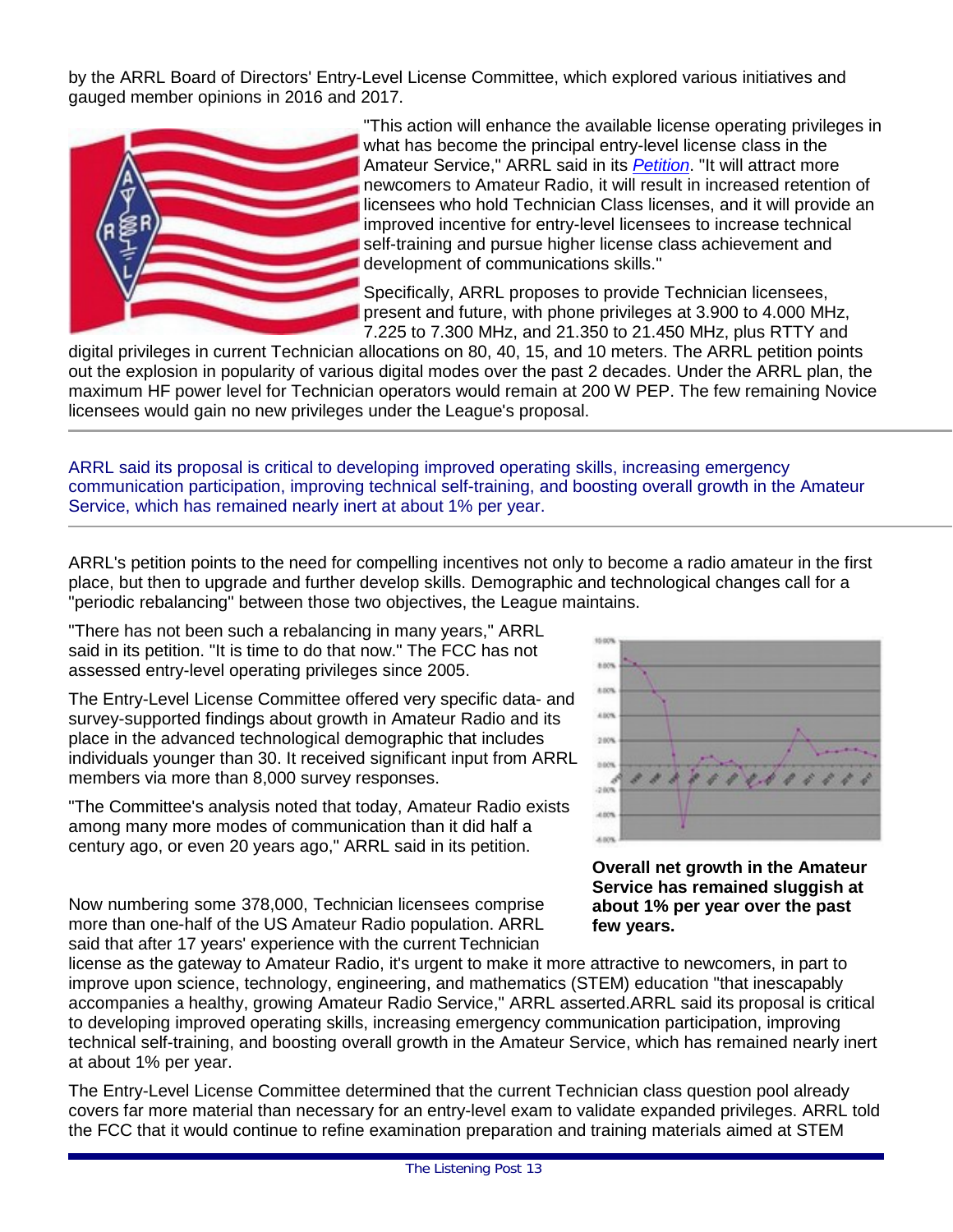topics, increase outreach and recruitment, work with Amateur Radio clubs, and encourage educational institutions to utilize Amateur Radio in STEM and other experiential learning programs.

"ARRL requests that the Commission become a partner in this effort to promote Amateur Radio as a public benefit by making the very nominal changes proposed herein in the Technician Class license operating privileges," the petition concluded.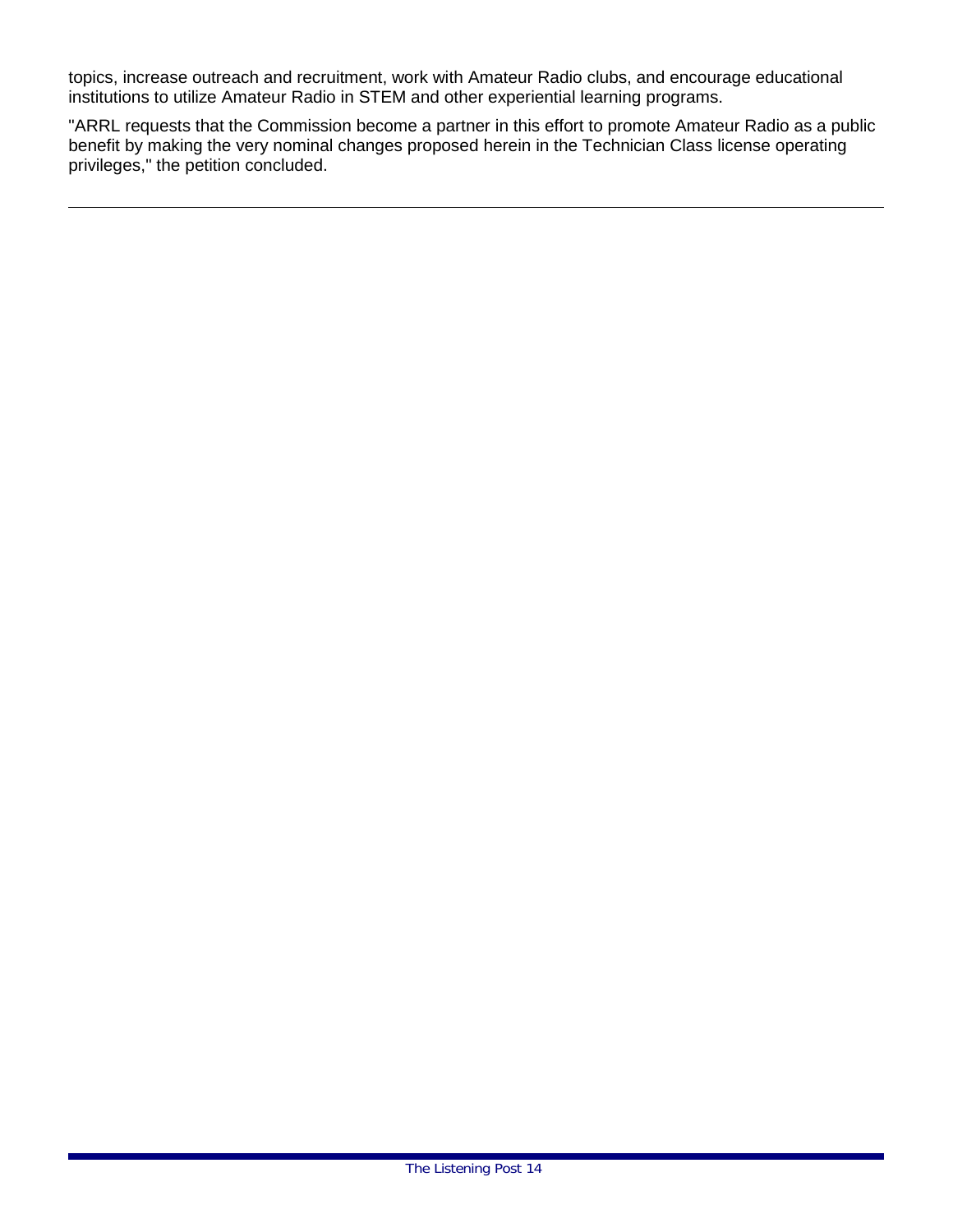# **OARC Meetings and Events for 2018**

| April 4, Wednesday          | Meeting                         |
|-----------------------------|---------------------------------|
| April 7, Saturday           | HamCation Appreciation Picnic   |
| May 2, Wednesday            | Meeting                         |
| May 2, Wednesday            | Meeting                         |
| June 6, Wednesday           | Meeting                         |
| June 23-24, Saturday/Sunday | <b>Field Day</b>                |
| July 4, Wednesday           | No Meeting (because of holiday) |
| August 1, Wednesday         | Meeting                         |
| September 5, Wednesday      | Meeting                         |